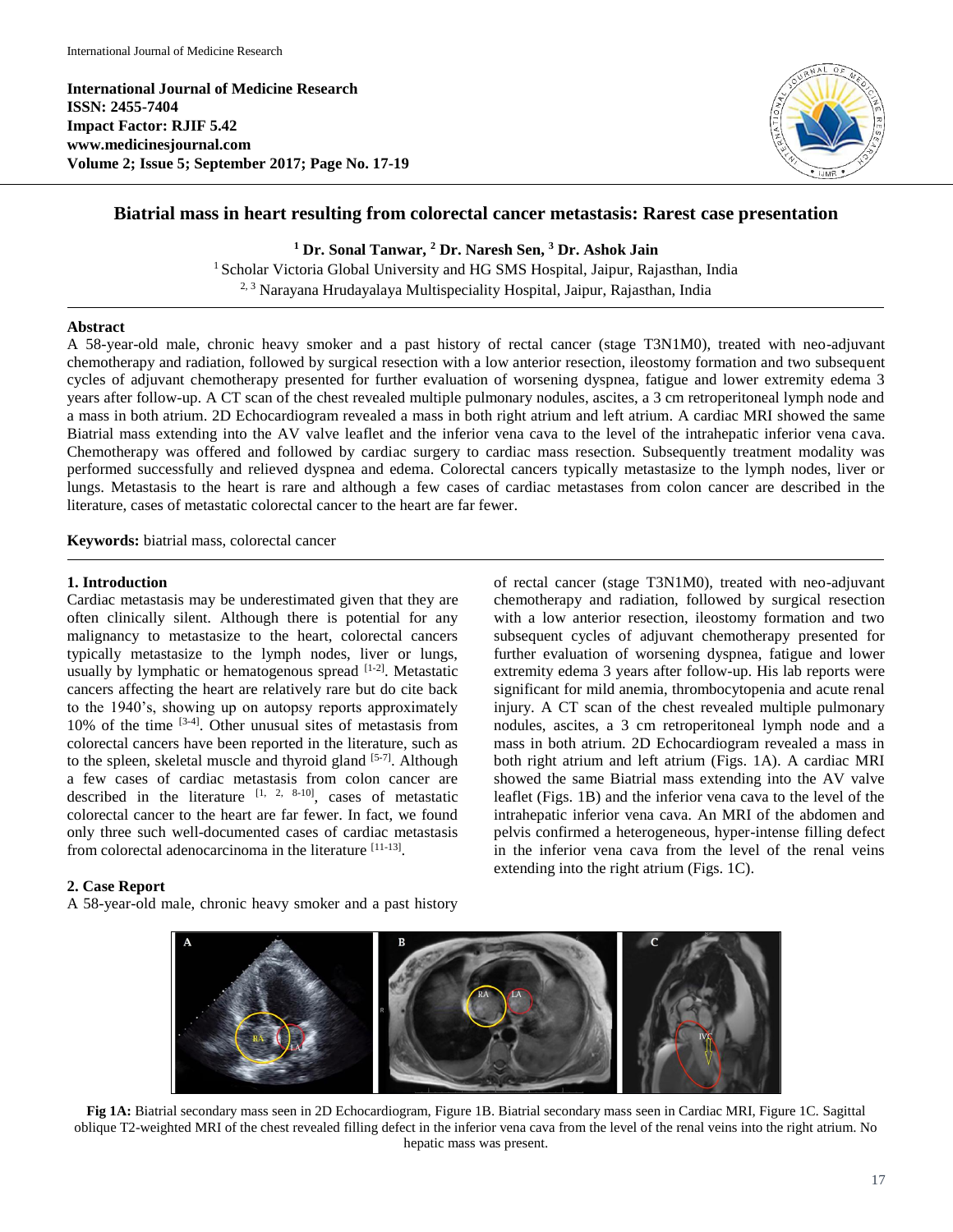The patient underwent a paracentesis for ascites, which yielded a transudative fluid without malignant cells (WBC 8678, ascitic fluid albumin 1.3 g/dL, lactate dehydrogenase 412 U/L (normal 112 - 235 U/L), and serum albumin 2.7  $g/dL$ (normal 3.5 - 5.1 g/dL)). Serum carcinoembryonic antigen (CEA) and carbohydrate antigen 19-9 (CA 19-9) levels were elevated at 53.3 ng/mL (4 ng/mL) and 57 U/mL, respectively. He underwent a cardiac catheterization with biopsy of both atrial mass, which revealed carcinoma cells positive for CDX2 and CK20 and negative for CK7 by immunohistochemistry, consistent with metastatic rectal adenocarcinoma. He was started on anticoagulation for the concomitant thrombus and was evaluated by the oncology team who recommended palliative chemotherapy. Chemotherapy was offered and followed by cardiac surgery to cardiac mass resection. Subsequently treatment modality was performed successfully and relieved dyspnea and edema.

### **3. Discussion**

Although cardiac metastasis in any malignancy is rare, the incidence of metastatic disease to the heart may be underestimated because it is often clinically silent  $[3, 2, 4]$ . This phenomenon may occur for two reasons. First, the disease may be infiltrative and the tumor can compress and displace heart tissue rather than causing outright destruction, minimizing interference with cardiac contraction and conduction  $[3]$ . Secondly, as metastases can occur by hematogenous, transvenous or direct contiguous extension, they typically invade the pericardium first, which may not initially produce symptoms, but can be associated with pericarditis or pericardial effusion in later stages [1].

When patients do have symptoms of cardiac metastases, they are often non-specific, including symptoms of right-sided heart failure, dyspnea, arrhythmias, pulmonary thromboembolism or tumor thrombus extending to the inferior or superior vena cava, resulting in edema and obstruction  $[1, 9, 9]$  $10, 13$ . As with our patient, tissue diagnosis is often necessary to determine the best course of management.

When evaluating cardiac masses, differential diagnoses should include primary endocardial tumors, such as atrial myxomas, vegetations or organized thrombi [1]. Cardiac masses are usually initially investigated using transesophageal echocardiography to confirm the presence of metastatic disease <sup>[1]</sup>. CT or MRI with contrast or newer modalities such as contrast-induced echocardiography are thought to provide a more panoramic view of the pericardium, myocardial walls and cardiac chambers, which may be useful in defining secondary cardiac tumors that are often infiltrative in nature. The contrast used in these scans may help distinguish a tumor from a thrombus  $[1, 4]$ . Therefore, it seems reasonable that any patient with a history of malignancy and cardiopulmonary symptoms should undergo diagnostic testing for possible cardiac metastasis.

When definitively diagnosed, metastatic cardiac tumors carry a poor prognosis. If the metastasis is solitary, chemotherapy, radiation or resection may be helpful, but the metastatic burden and volume of disease are important considerations that often determine the treatment modality [13].

Surgical resection is often not feasible in the vast majority of patients with metastatic cardiac tumors due to disseminated

metastatic disease. However, surgery may be indicated for palliation, when symptoms of hemodynamic compromise secondary to intra-cavitary tumor growth outweigh the risk of operative death, allowing more time for treatment with chemotherapy or radiation  $[10, 12]$ . Determining surgical candidacy often consists of weighing the expected quality of life improvement or increase in life-expectancy against the perils of surgery, including the normal risks associated with cardiac bypass, the risk of further spread and seeding of the malignant cells and bleeding risk [11].

## **4. Conclusion**

Colorectal cancers typically metastasize to the lymph nodes, liver or lungs. Metastasis to the heart is rare and although a few cases of cardiac metastasis from colorectal cancer are described in the literature, cases of metastatic colorectal cancer to the heart are far fewer. The medical literature has a paucity of similar cases of colorectal adenocarcinoma metastasizing to both atrium. Further studies are needed to help guide standardized treatment options. Although cardiac metastasis from malignancy is rare, the differential diagnosis should be considered in a patient with cardiopulmonary symptoms and a history of cancer.

### **5. Consent**

We have taken consent from patient for this study.

### **6. Acknowledgement**

We are thankful to our mentor Dr. Ashok jain and Prof. George cherian senior cardiologist**.**

#### **7. References**

- 1. Patel SA, Herfel BM, Nolan MA. Metastatic colon cancer involving the right atrium. Tex Heart Inst J. 2012; 39(1):79-83.
- 2. Choi PW, Kim CN, Chang SH, Chang WI, Kim CY, Choi HM. Cardiac metastasis from colorectal cancer: a case report. World J Gastroenterol. 2009; 15(21):2675-2678.
- 3. Goudie RB. Secondary tumours of the heart and pericardium. Br Heart J. 1955; 17(2):183-188.
- 4. Choufani EB, Lazar HL, Hartshorn KL. Two unusual sites of colon cancer metastases and a rare thyroid lymphoma. Case 2. Chemotherapy-responsive right artial metastasis from colon carcinoma. J Clin Oncol. 2001; 19(15):3574-3575.
- 5. Bigot P, Goodman C, Hamy A, Teyssedou C, Arnaud JP. Isolated splenic metastasis from colorectal cancer: report of a case. J Gastrointest Surg. 2008; 12(5):981-982.
- 6. Choi PW, Kim CN, Kim HS, Lee JM, Heo TG, Park JH, *et al.* Skeletal muscle metastasis from colorectal cancer: report of a case. Journal of the Korean Society of Coloproctology. 2008; 24(6):492.
- 7. Phillips JS, Lishman S, Jani P. Colonic carcinoma metastasis to the thyroid: a case of skip metastasis. J Laryngol Otol. 2005; 119(10):834-836.
- 8. Zipoli A, Bartoli P, Fradella G, Sansoni M, Brandinelli A, Mazza F, Ieri A. [Right atrial metastasis as an initial clinical manifestation of adenocarcinoma of the colon]. Ann Ital Med Int. 1994; 9(3):150-152.